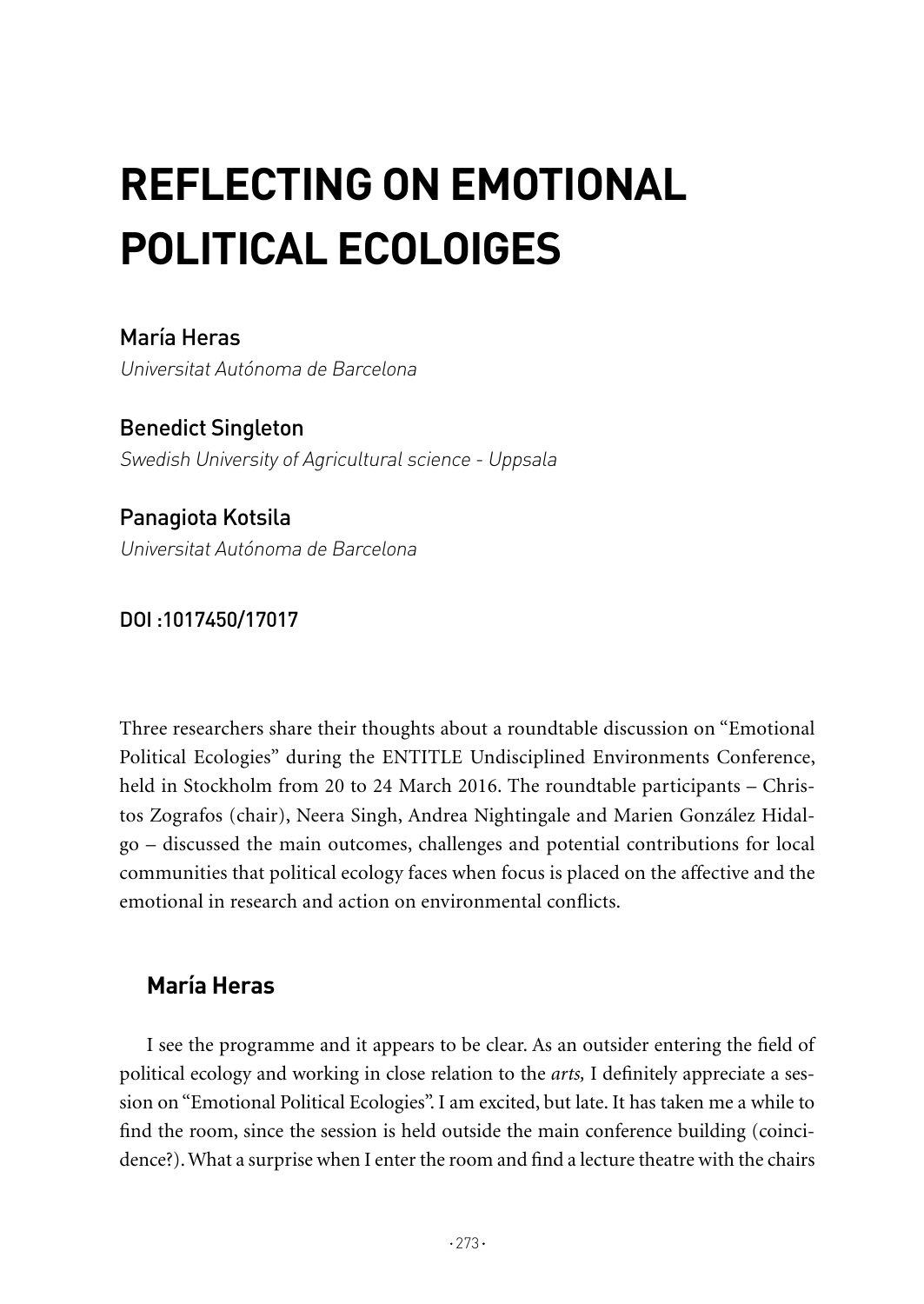vertically distributed in tiered seating and the place for the speakers is down at the end, far from the audience.

My first thought is, "Oops, this is going to be uncomfortable!" My second thought: "Wow, there are so many speakers in this session!" Indeed, next to the chair of the session, at least 8 people sit in the space for the speakers. After a couple of minutes I realize that the people sitting there are also session attendants, like me. I appreciate this detail – an attempt by the session organizers to transform the space and subvert the spatial distribution that conditions our behaviour in subtle but powerful ways. This reminds me *that space, indeed, is very related to emotions,* and similarly much neglected in our academic discourse and practice.

The session is organized as a conversation among the speakers and the attendants. One question is posed at a time and we all have some moments to reflect and build upon these reflections as the conversation flows. At the outset, Neera Singh makes a distinction between *the affective and the emotional,* discussing their individual and collective character. I realize how much disciplinary knowledge is needed if we are to grasp the complexity and richness of these concepts and their implications, and I wonder whether this cross-pollination with psychologists and psychology is happening.

Neera Singh also highlights that the growing interest of political ecology in affects draws attention to relations, by changing the notion of the self and of subjectivities. Affect is not individual, contrary to what is often argued in order to overlook the emotional within the political sphere. Affect emerges from relations, it is collectively built, and through affect the self is expanded. The affective turn in political ecology allows us, therefore, to look differently at politics, to focus on relationships, and to build different notions of causality. I wonder how it is possible that the affective and the emotional are still not recognized and dealt with as core, essential dimensions in *political ecology.*

As the conversation unfolds, there is space for the subjective, space to acknowledge our emotional reactions and their different effects on our research and the people we work with. There is space for further questioning ourselves, for showing contradiction, for criticism, for doubt… even for an honest cry. I go out of the session with the feeling of having shared "something" beyond an interesting academic debate. I wish this would happen more often.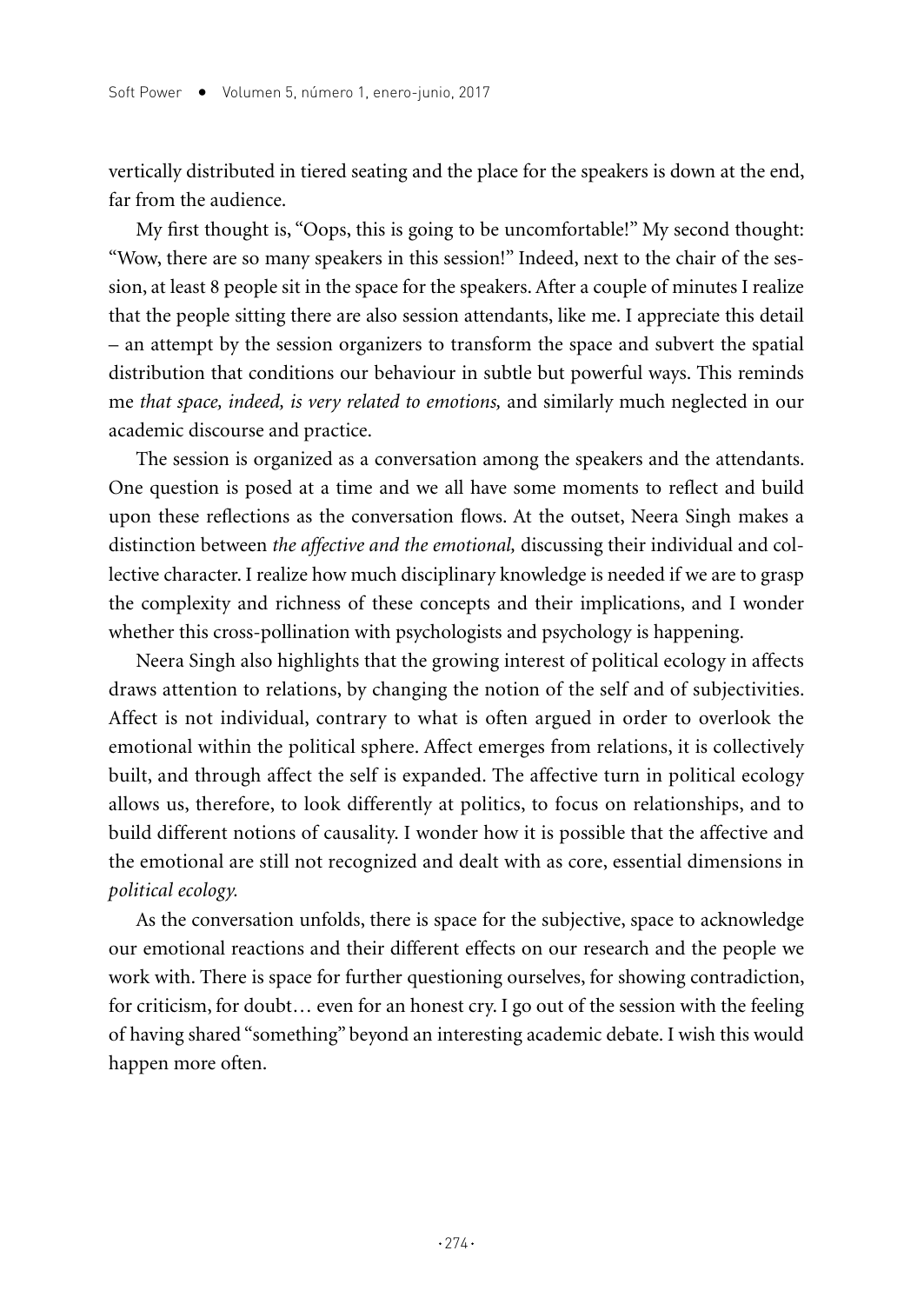## **Benedict Singleton**

My eyes lit up when I noted the Emotional Political Ecologies roundtable. My own academic trajectory has stimulated my interest in theories of embodied knowledge, and how people's embodied (and also emotional) experiences of "nature" affect their environmental views. As such, I was curious what insights could be drawn from the discussion, emotional or otherwise. I was not disappointed.

I found the discussion stimulating. The participants struggled bravely against an unsympathetically laid out room and discussed how emotion has been integrated into their research, while leaving ample room for the involvement of the audience.

My personal take-home point was that there is a methodological challenge that political ecology (and much of social science) needs to address: the integral nature of emotion to all human activity. Humans are emotional creatures and emotion is an integral part of experiencing the world.<sup>1</sup> Whilst mathematics may be emotionless, the mathematicians likely feel something as they're calculating away. Unfortunately though, much emotion remains hidden behind the dry pages of academic writing. At the roundtable, no simple answers were given, although I think ethnography as a method is perhaps one of the better placed research techniques to handle this.

Yet, during the discussion there were times when I was surprised at my own personal emotional reactions to some of the points made by members of the audience. The first was when someone talked about the gendered-nature of "emotion" and how and where emotion is rendered visible. The speaker described how her arguments at an environmental summit were dismissed as "emotional", whereas a male speaker's own selective use of emotion was considered convincing. As one of only two or three men in the room, I remember bristling at what felt like a simplistic, reductionist and unfair generalization by the speaker about "male" and "female" emotion (although, perhaps tellingly, my face betrayed nothing).

The second case was when another participant recounted how her personal fieldwork "breakthrough point" had come when she had become visibly emotional in front of her respondents. It was the point when her respondents began to trust her, in part because she had shown that she was "human". In the discussion that ensued I felt we were moving toward the idea that it is both important and "normal" to emote in a particular way – visibly.

<sup>1.</sup> K. Milton, *Loving Nature: towards an ecology of emotion*, Routledge, London, 2002.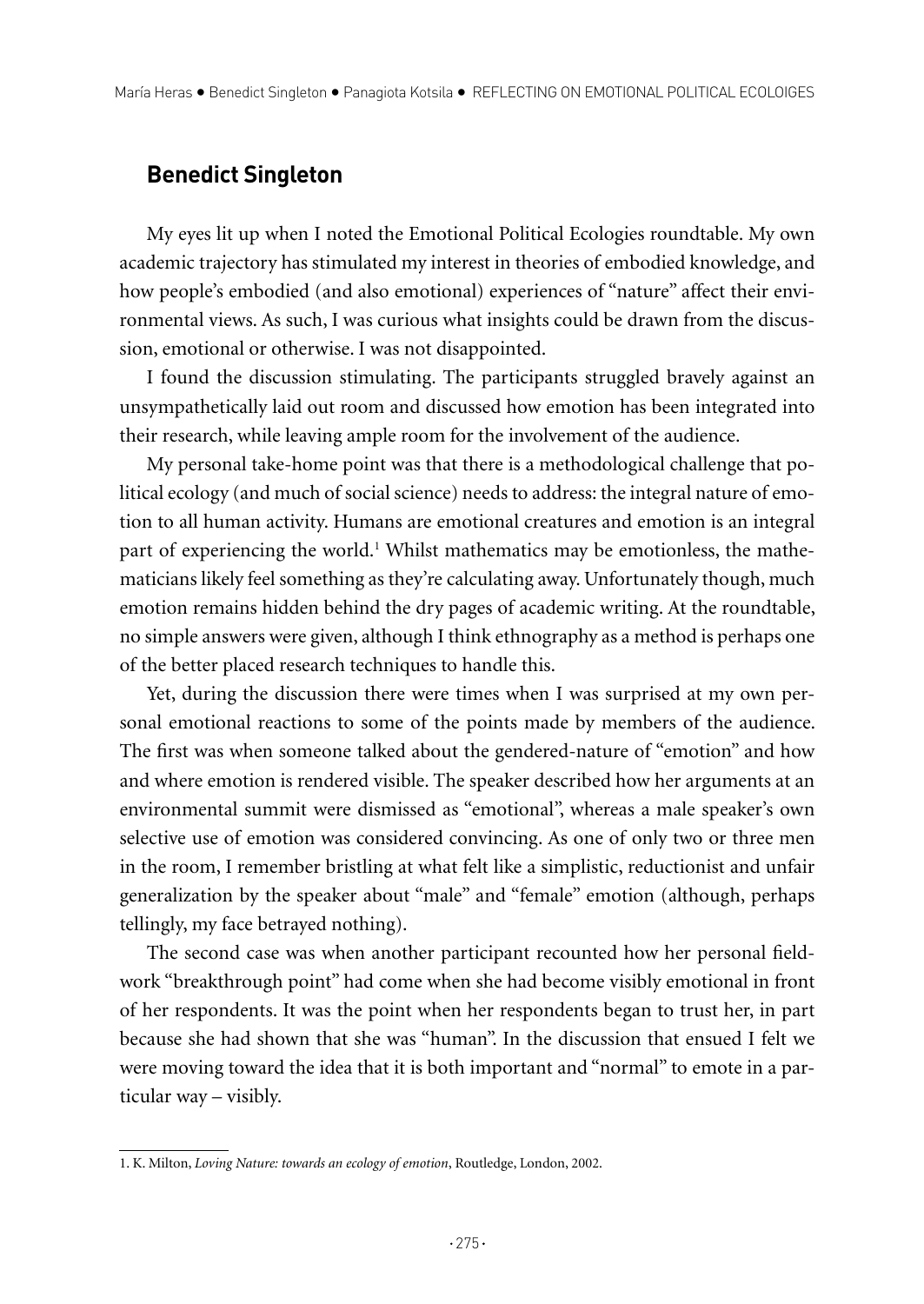I'm uncomfortable about this: I was brought up in England, currently live in Sweden and have recently conducted research in the Faroe Islands. These are places where stereotypically people are considered to be "unemotional" or "reserved". The reality is that just like everywhere else, people are emotional and make emotion visible at particular times and places – which also entails situations where people choose not to emote.

This inevitably has a political component. For example, when observing public debates around Faroese whaling, it was clear to me that part of the reason why Faroese pro-whaling advocates were convincing was the cool, calm manner in which they made their arguments. This contrasted markedly with Sea Shepherd activists, who appeared to berate Faroese people with their passionate outbursts.<sup>2</sup>

Returning to the roundtable, my concern was that the discussion risked simplifying the myriad ways people approach emoting into normative categories of people as "normal-emotional" versus "abnormal-unemotional".3 In my own life, there have been times when I have felt under pressure to emote (in one case, over the death of a loved one) in front of people I personally would not normally choose to. I have sometimes resented the normative implication that how I dealt with grief was "wrong".

Similarly, I recently began reading a book by Jelena Obradović-Wochnik on remembering ethnic conflict and war crimes in Serbia. The author is critical of both official denial of atrocities, but also of NGOs that demand "formal, organised, Western, truth-and testimony-based approaches to addressing past violence … [which cause tension with] communities which engage in non-verbal, or secretive, or silent ways of dealing with difficult, brutal and violent experiences".4 My point is that just because someone is not emoting as a researcher expects doesn't necessarily make them "wrong" or "messed up".

I thus very much appreciated Andrea Nightingale's point towards the end of the discussion that "emotional research" does not require specific practices/mind-sets/rules. Good research practice entails engagement with any given community, and by behaving in a respectful and interested manner one is likely to make emotional connections. After all, the emotions are already there; researchers just need to remember not to leave them in the field.

<sup>2.</sup> B. E. Singleton, "Love-iathan, the meat-whale and hidden people: ordering Faroese pilot whaling", in *Journal of Political Ecology*, 23, 2016, pp. 26-48.

<sup>3.</sup> See J. A. Russell, "Culture and the categorization of emotions", in *Psychological bulletin,* 110, 3, 1991, pp. 426-450.

<sup>4.</sup> J. Obradović-Wochnik, *Ethnic conflict and war crimes in the Balkans,* I. B. Tauris, London, 2013, p. 7.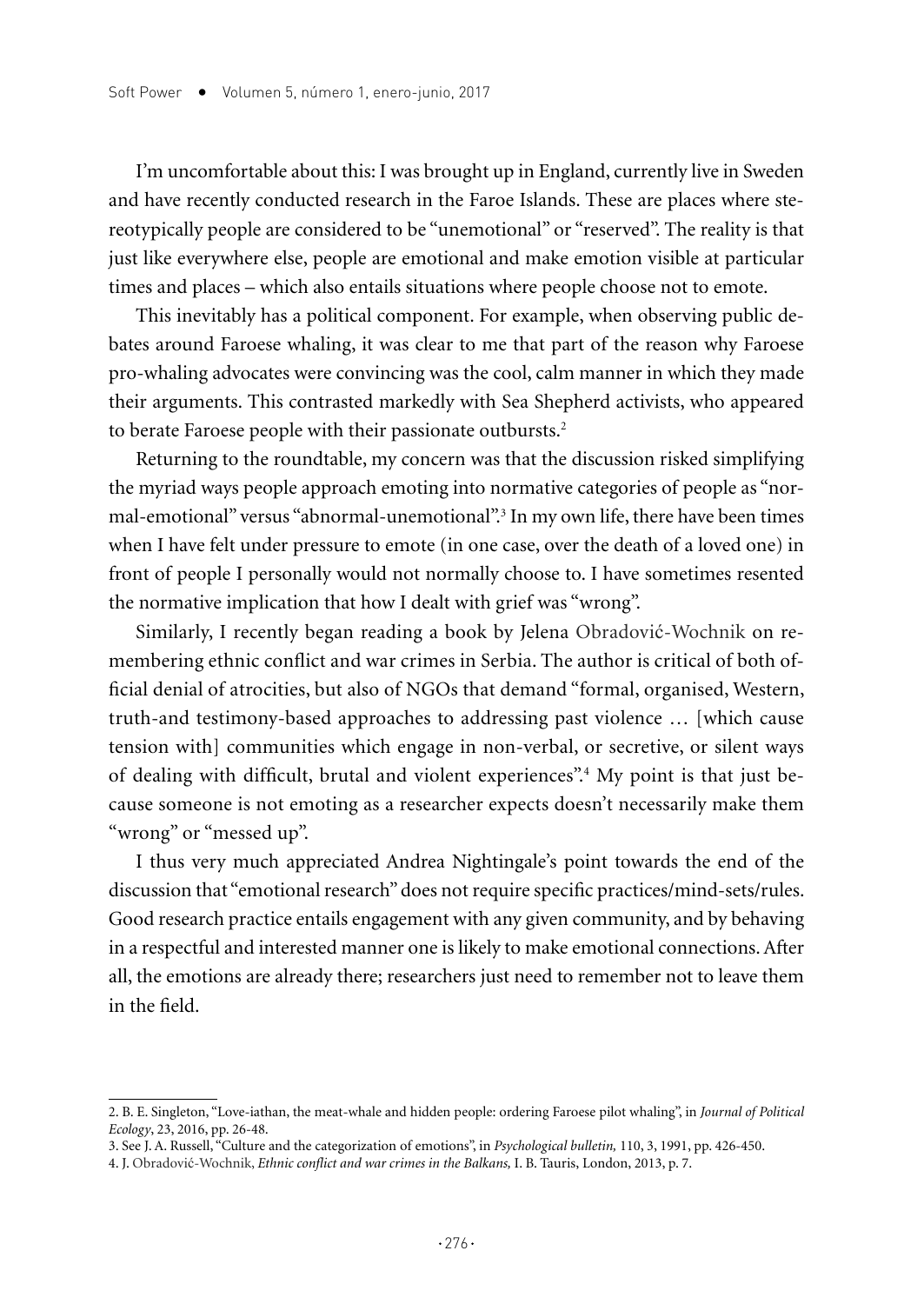## **Panagiota Kotsila**

The question that for me lingers is how to research *emotions in a way that is helpful and informative for political ecology.* Using ethnography certainly gears analysis towards more nuanced explanations of people's actions and behaviours. But one thing is to be able to detect emotions as elements of an anthropological study, and another is to put ourselves as researchers, and the emotions created through our interactions in the field, under the examination "lens". Things get complicated when we are honest about this "lens" and our research risks being seen as biased, irrelevant or not rigorous. This risk is particularly high with qualitative, ethnographic methods, which focus on the lifeworlds, experiences and words of those people with whom we researchers connect and sympathize.

A participant in the panel discussion and well-known political ecologist, Dianne Rocheleau, has before detected one potentially problematic research approach – something, which in my view often connects the search for depth and meaning with seeking or following one's emotions in research:

Affinities – based on affiliation and shared views or interests – are not fixed and change over time and from one context to another. The easy politics of women studying women gives way to complex – but still gendered – questions about who counts, who is counted, and in what context.5

Do I give more time and attention listening to a person who has similar experiences to me – or fights the same fights – while being blind to the life stories and struggles of others? When do findings reflect more my personal (emotional or otherwise) connection to places or people in the field, than the reality that I wish to study? And how can research become more aware and open to these boundaries being blurry, instead of treating them as if they don't exist?

A related challenge is that if we know no other way to integrate and reflect upon the emotions that we encounter or experience in the field, we may not be able to write about them without being emotional in our writing. Perhaps recognizing and reflecting on what prevents critical socio-environmental research from integrating emotions and the

<sup>5.</sup> D. Rocheleau, "Maps, Numbers, Text, and Context: Mixing Methods in Feminist Political Ecology", in *The Professional Geographer*, 47, 4, pp.458-466.